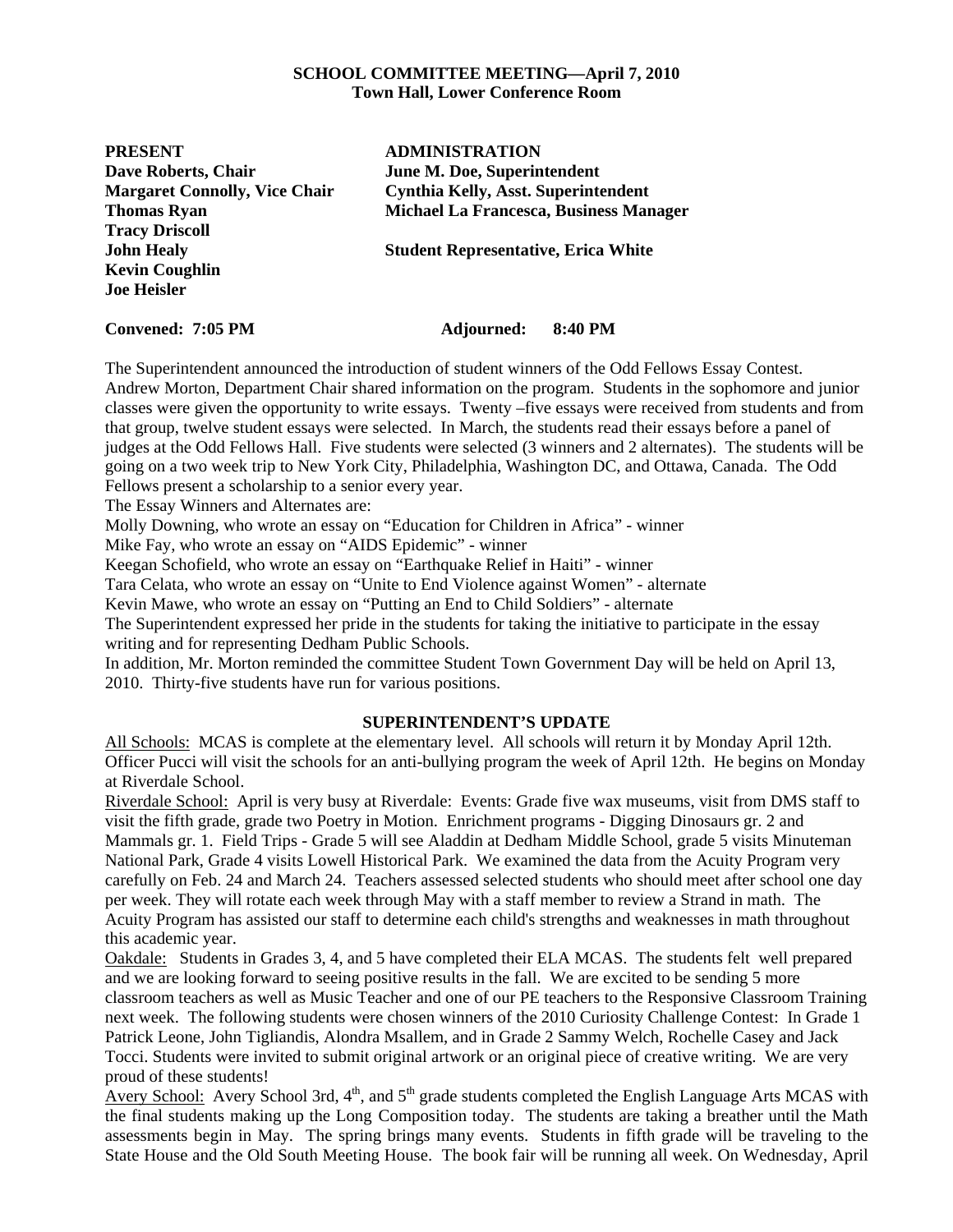16<sup>th</sup> Peter Reynolds will join Avery families for a presentation, a book signing and a spaghetti dinner. Avery School recently hosted a training session for architects who will be completing the MSBA surveys of school buildings. Over twenty architects toured the building and met with District officials. Avery was recently granted the FY10 Academic Achievement Grant to Schools and Districts Demonstrating Progress in Closing the Achievement Gap for LEP Students, Phase I. A review of promising school practices for closing the achievement gap at Avery School will be completed by Class Measures in the near future. As part of this grant we will be able to offer additional professional development and purchase materials for use with our ELL students. We are pleased to be recognized and look forward to the process.

Curran Center: On Friday, March 5th, students celebrated Dr. Seuss's birthday. We gathered together to read Mr. Brown Can Moo! Can you? We also took the Reader's oath where we promised to read every day. We also conducted a reading incentive program with Discovery Toys from March 15-26. Each child was asked to read daily both in school and at home. Families were asked to sponsor children. The teachers purchased educational products for the classrooms. The Mobile Dentist will be back for their 6 month visit on Friday, April 30th. Watch for information from our school nurse, Jane Moy. There will be registration forms available for anyone who did not sign up in the fall.

Greenlodge School: The fourth grade students at the Greenlodge School traveled to Lowell last week for a field trip to the Lowell National Historical Park. They visited the Boot Textile Mills to see the machinery in the factories and also saw where the mill girls lived. They participated in a hands-on activity where they were greeted by an official of Ellis Island and given a passport. They then got to experience some of the things that the immigrants went through upon arriving in America such as unpacking their suitcase and learning about the kinds of things that the immigrants brought with them when they came. The trip to Lowell supports the study of immigration in the social studies curriculum and was funded through a grant by the Dedham Education Foundation.

The Superintendent added that a total of 25 teachers are being trained in responsive classroom the week of April 12 through April  $16<sup>th</sup>$ .

Building update: Design development is finished. Construction documents are now being prepared with an anticipation of an August bid award. Timeline with Dore and Whittier is current.

Avery received the Academic Achievement Grant, demonstrating progress in closing the achievement gap in limited English proficient students (ELL). We were awarded \$55K to provide teacher training and Project Read training.

Ms. Doe informed the committee that the Department of Education has a plan to regionalize centers for improvement. They are targeting schools not meeting AYP. They reached out to this geographical area and invited MS principals, curriculum leaders, superintendents to improve and focus on MS math. Last month the first meeting was held in Canton and the Middle School hosted the group in Dedham today.

# **STUDENT REPRESENTATIVE**

Ms. White reported to the School Committee that the Senior Play was very successful, both nights. Student Town Government Day is April 13<sup>th</sup>. There are twenty-seven days left for seniors. May 21<sup>st</sup> is the last day. The Prom is May  $14^{\text{th}}$ . The  $5^{\text{th}}$  Annual Scully Awards are May  $19^{\text{th}}$ . There is a yard sale at the middle school this Saturday. All proceeds go toward funding the "All Night Graduation Party". Boys and girls lacrosse lost to Walpole yesterday. Boys baseball and girls softball won this week. Boys and girls track lost. Administration reminded students today with the warmer weather to dress appropriately. Page 6 section 4-1 of the Handbook – dress code.

## **CHAIR'S UPDATE**

The Chair recognized the outgoing members, Ms. Margaret Connolly and Mr. John Healy, on their last night. First, Mr. Healy was recognized for his contributions for the last three years; his perspective as an attorney provided much insight into the issues the committee deals with. His work on the Policy Sub Committee and joining the bargaining committee this past year were recognized as well. Mr. Roberts presented Mr. Healy with a plaque on behalf of the School Committee.

Mr. Roberts next acknowledge Ms. Connolly's six years as a member of the committee. He spoke of three constant themes – knew what was on her mind, where she stood on any position, and never hesitant to make her feelings known. She sparked many lively debates and discussions. Mr. Roberts presented Ms. Connolly with a math textbook as a reminder of her very first meeting as a school committee meeting. In addition, Mr. Roberts established "the Connolly Rule" as part of meeting procedures. Anyone wishing to address the board